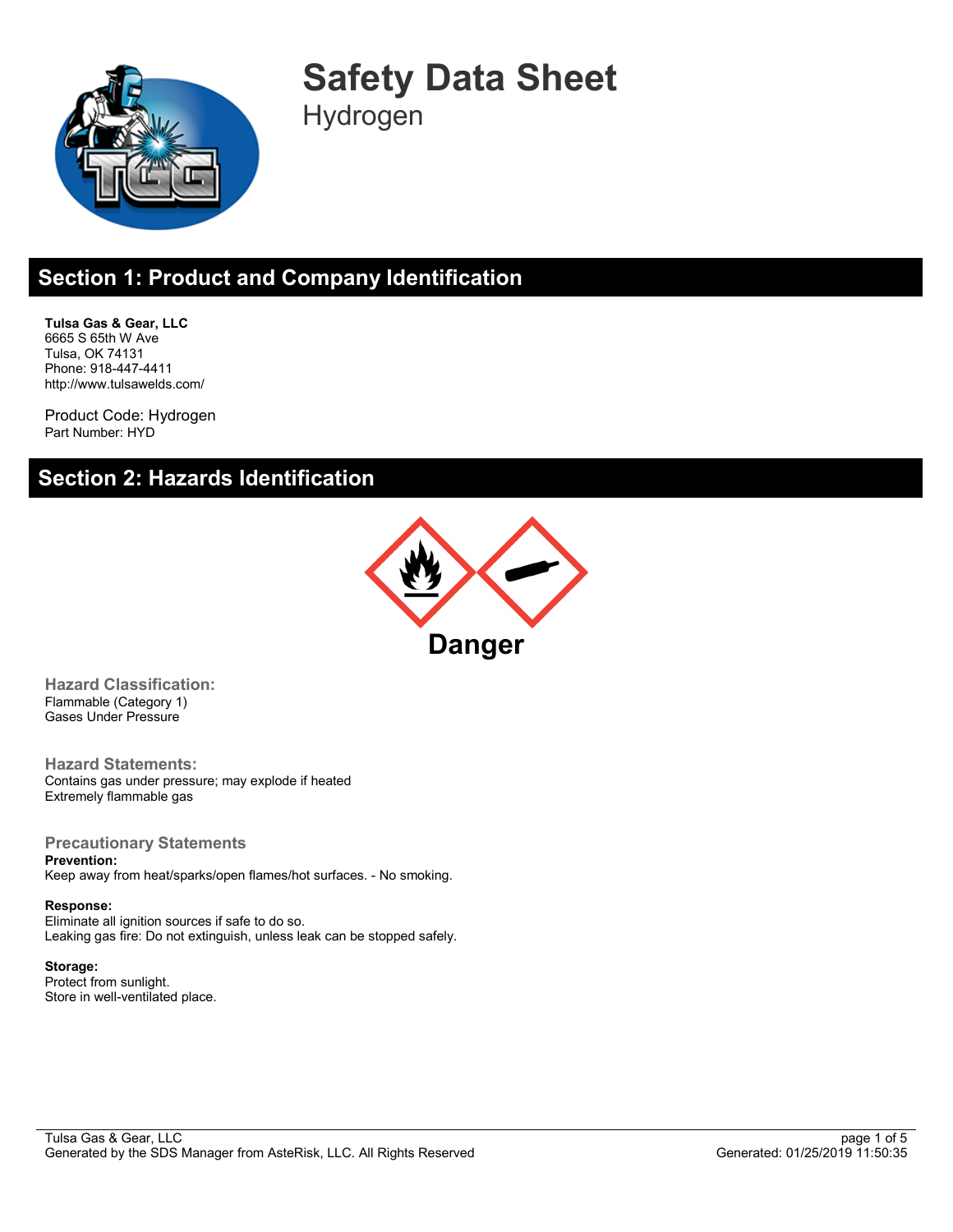

| Chemical Substance | <b>Chemical Family II</b> | <b>Trade Names</b>                                                        |
|--------------------|---------------------------|---------------------------------------------------------------------------|
| HYDROGEN           | Inorganic gases           | HYDROGEN GAS: HYDROGEN COMPRESSED: HYDROGEN (H2): DIHYDROGEN: UN 1049: H2 |

#### **Section 4: First Aid Measures**

| <b>Skin Contact</b>                          | <b>Eve Contact</b>                     | Ingestion                                                    | <b>Inhalation</b>                                                                                                                                                                                                                 | Note to<br><b>Physicians</b>           |
|----------------------------------------------|----------------------------------------|--------------------------------------------------------------|-----------------------------------------------------------------------------------------------------------------------------------------------------------------------------------------------------------------------------------|----------------------------------------|
| Wash exposed<br>skin with soap<br>and water. | Flush eyes<br>with plenty of<br>water. | If a large amount is<br>swallowed, get<br>medical attention. | If adverse effects occur, remove to uncontaminated area. Give<br>artificial respiration if not breathing. If breathing is difficult, oxygen<br>should be administered by qualified personnel. Get immediate<br>medical attention. | For inhalation,<br>consider<br>oxygen. |

# **Section 5: Fire Fighting Measures**

| <b>Suitable Extinguishing Media</b>                                               | <b>Products of</b><br><b>Combustion</b> | <b>Protection of Firefighters</b>                                                                                                    |
|-----------------------------------------------------------------------------------|-----------------------------------------|--------------------------------------------------------------------------------------------------------------------------------------|
| Carbon dioxide, regular dry chemical Large fires: Flood<br>with fine water spray. | None known                              | Any self-contained breathing apparatus with a<br>full facepiece.<br>Any self-contained breathing apparatus with a<br>full facepiece. |

### **Section 6: Accidental Release Measures**

| <b>Personal Precautions</b>                                             | <b>Environmental Precautions</b> | <b>Methods for Containment</b>  |
|-------------------------------------------------------------------------|----------------------------------|---------------------------------|
| Keep unnecessary people away, isolate hazard area and deny entry.       | Avoid heat, flames, sparks and   | Reduce vapors with water spray. |
| Do not touch spilled material. Ventilate closed spaces before entering. | other sources of ignition.       | Remove sources of ignition.     |

**Methods for Cleanup Other Information** Stop leak if possible without personal risk. None

### **Section 7: Handling and Storage**

| Handling                                                                                                   | <b>Storage</b>           |
|------------------------------------------------------------------------------------------------------------|--------------------------|
| Store and handle in accordance with all current regulations and standards. Grounding and bonding required. | Keep separated from      |
| Subiect to storage regulations: U.S. OSHA 29 CFR 1910.101.                                                 | incompatible substances. |

#### **Section 8: Exposure Controls/Personal Protection**

| <b>Exposure Guidelines</b> |  |
|----------------------------|--|
|----------------------------|--|

HYDROGEN: ACGIH (simple asphyxiant)

**Engineering Controls** Handle only in fully enclosed systems.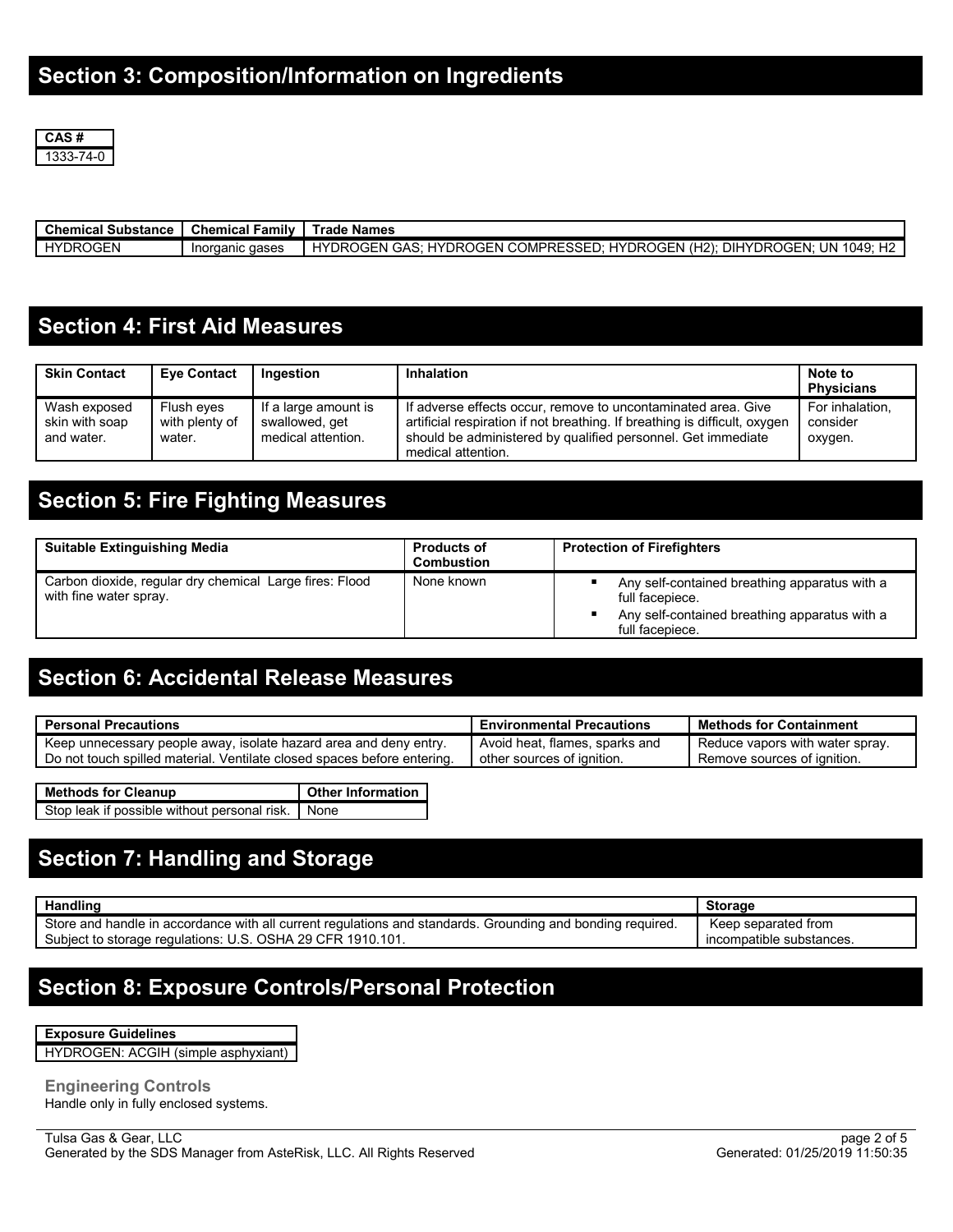| . Protection<br>Eve F<br>. .                                                  | Skin<br>Protection                                    | <b>Respiratory Protection</b>                                                                             |
|-------------------------------------------------------------------------------|-------------------------------------------------------|-----------------------------------------------------------------------------------------------------------|
| recommended.<br>$\cdots$<br>∟∨е<br>protection<br>222<br>no<br>nıit<br>w<br>wu | Protective<br>f required<br>: clothina<br>not<br>- IS | , breathing<br>-contained<br>apparatus with a<br>tacepiece.<br>Anv<br><b>001+</b><br>- 1411<br>uv.<br>. . |

**General Hygiene considerations**

- **Avoid breathing vapor or mist**
- **Avoid contact with eyes and skin**
- **Wash thoroughly after handling and before eating or drinking**

### **Section 9: Physical and Chemical Properties**

| <b>Physical State</b> | Appearance | Color     | <b>Change in Appearance</b> | <b>Physical Form</b> | Odor     | Taste     |
|-----------------------|------------|-----------|-----------------------------|----------------------|----------|-----------|
| Gas                   | Colorless  | Colorless | N/A                         | Gas                  | Odorless | ⊺asteless |

| <b>Flash Point</b>                  | Flammability  | Partition<br><b>Coefficient</b> | <b>Autoianition</b><br>Temperature | <b>Upper Explosive</b><br>Limits | <b>Lower Explosive</b><br><b>Limits</b> |
|-------------------------------------|---------------|---------------------------------|------------------------------------|----------------------------------|-----------------------------------------|
| Flammable gas (burns at all ambient | Not available | Not available                   | 752 F (400 C)                      | 0.75                             | 0.04                                    |
| temperatures)                       |               |                                 |                                    |                                  |                                         |

| <b>Boiling</b><br>Point           | Freezing<br><b>Point</b> | Vapor<br><b>Pressure</b>    | Vapor<br><b>Density</b> | <b>Specific</b><br>Gravity | Water<br><b>Solubility</b> | рH                | Odor<br>Threshold       | Evaporation<br>Rate | <b>Viscosity</b>          |
|-----------------------------------|--------------------------|-----------------------------|-------------------------|----------------------------|----------------------------|-------------------|-------------------------|---------------------|---------------------------|
| -423 F<br>$-253$<br>$\mathcal{C}$ | $-434$ F $(-)$<br>259 C) | 760<br>$mmHg$ $@$<br>-253 C | 0.07<br>(Air=1)         | <b>Not</b><br>applicable   | $.82\%$ @<br>20 C          | Not<br>applicable | <b>Not</b><br>available | Not<br>applicable   | 0.008957<br>cP@<br>26.8 C |

| <b>Molecular</b><br>Weight | Molecular<br>Formula | <b>Density</b>    | Weight per<br>Gallon | <b>Volatility by</b><br><b>Volume</b> | Volatility        | <b>Solvent Solubility</b> |
|----------------------------|----------------------|-------------------|----------------------|---------------------------------------|-------------------|---------------------------|
|                            | Н2                   | $0.08987$ g/L @ 0 | Not available        | Not available                         | Not<br>applicable | Soluble: Not<br>available |

## **Section 10: Stability and Reactivity**

| <b>Stability</b> | <b>Conditions to Avoid</b> | <b>Incompatible Materials</b>                                                            |
|------------------|----------------------------|------------------------------------------------------------------------------------------|
| Stable at normal | Stable at normal           | Metals, oxidizing materials, metal oxides, combustible materials, halogens, metal salts, |
| temperatures and | temperatures and           | halo carbons, nitrogen triflouride, oxygen diflouride, magnesium and calcium carbonate,  |
| pressure.        | pressure.                  | sodium, potassium                                                                        |

**Hazardous Decomposition Products Possibility of Hazardous Reactions** Miscellaneous decomposition products | Will not polymerize.

## **Section 11: Toxicology Information**

**Acute Effects**

| Oral LD50  | Dermal<br>∟D50 | Inhalation                                                                                                              |
|------------|----------------|-------------------------------------------------------------------------------------------------------------------------|
| <b>Not</b> | Not            | Nausea, vomiting, difficulty breathing, irregular heartbeat, headache, fatigue, dizziness, disorientation, mood swings, |
| available  | available      | tingling sensation, loss of coordination, convulsions, unconsciousness, coma                                            |

|                | Eye Irritation   Skin Irritation   Sensitization |                      |
|----------------|--------------------------------------------------|----------------------|
| Not irritating | Not irritating                                   | Difficulty breathing |

#### **Chronic Effects**

|               |               |               | Carcinogenicity   Mutagenicity   Reproductive Effects   Developmental Effects |
|---------------|---------------|---------------|-------------------------------------------------------------------------------|
| Not available | Not available | Not available | No data                                                                       |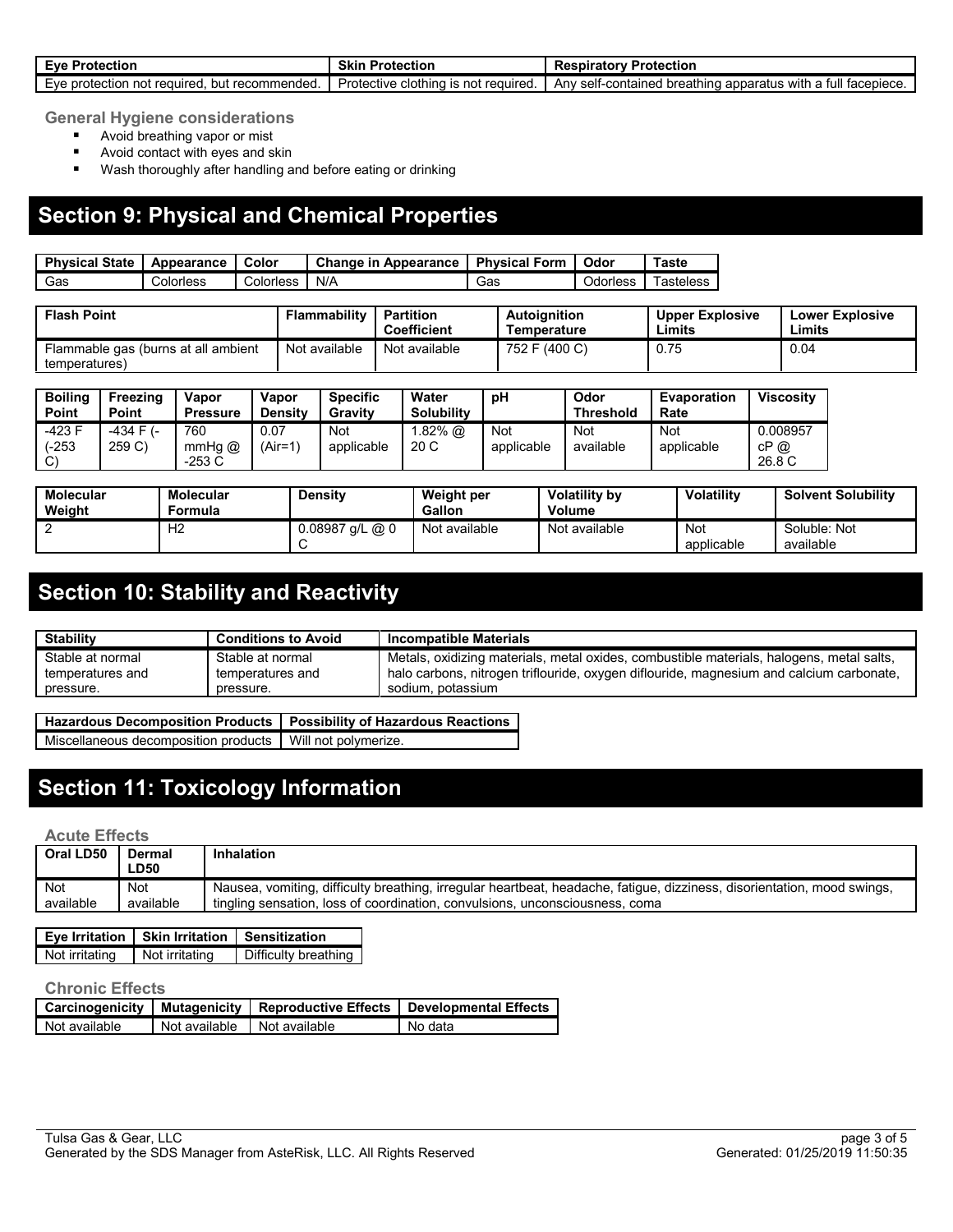### **Section 12: Ecological Information**

| <b>Fate and Transport</b>                                                                                                                                               |                                    |                                       |                                |  |  |  |  |
|-------------------------------------------------------------------------------------------------------------------------------------------------------------------------|------------------------------------|---------------------------------------|--------------------------------|--|--|--|--|
| Eco toxicity                                                                                                                                                            | <b>Persistence / Degradability</b> | <b>Bioaccumulation / Accumulation</b> | <b>Mobility in Environment</b> |  |  |  |  |
| Fish toxicity: Not available<br>Invertibrate toxicity: Not available<br>Algal toxicity. Not available<br>Phyto toxicity: Not available<br>Other toxicity: Not available | Not available                      | Not available                         | Not available                  |  |  |  |  |

### **Section 13: Disposal Considerations**

Dispose in accordance with all applicable regulations. Subject to disposal regulations: U.S. EPA 40 CFR 262. Hazardous Waste Number(s): D001.

#### **Section 14: Transportation Information**

#### **U.S. DOT 49 CFR 172.101**

| Proper<br><b>Shipping</b><br><b>Name</b> | ID<br><b>Number</b> | Hazard<br><b>Class or</b><br><b>Division</b> | Packing<br>Group         | Labeling<br>Requirements | <b>Passenger Aircraft</b><br>or Railcar Quantity<br>Limitations | <b>Cargo Aircraft</b><br><b>Only Quantity</b><br>Limitations | Additional<br><b>Shipping</b><br><b>Description</b> |
|------------------------------------------|---------------------|----------------------------------------------|--------------------------|--------------------------|-----------------------------------------------------------------|--------------------------------------------------------------|-----------------------------------------------------|
| Hydrogen,<br>compressed                  | UN1049              | 2.1                                          | <b>Not</b><br>applicable | <u>.</u>                 | Forbidden                                                       | 150 ka                                                       | None                                                |

#### **Canadian Transportation of Dangerous Goods**

| <b>Shipping Name</b>          |     | UN Number   Class   Packing Group / Risk Group |
|-------------------------------|-----|------------------------------------------------|
| Hydrogen, compressed   UN1049 | 2.1 | Not applicable                                 |

## **Section 15: Regulatory Information**

#### **U.S. Regulations**

| Not regulated. | Not regulated. | Not regulated. |
|----------------|----------------|----------------|

**SARA 370.21**

|        |        | Acute   Chronic   Fire   Reactive   Sudden Release |
|--------|--------|----------------------------------------------------|
| Yes No | Yes No | l Yes                                              |

**SARA 372.65** Not regulated.

**OSHA Process Safety** Not regulated.

**State Regulations CA Proposition 65** Not regulated.

**Canadian Regulations WHMIS Classification** A, B1.

**National Inventory Status**

**US Inventory (TSCA) TSCA 12b Export Notification Canada Inventory (DSL/NDSL)**